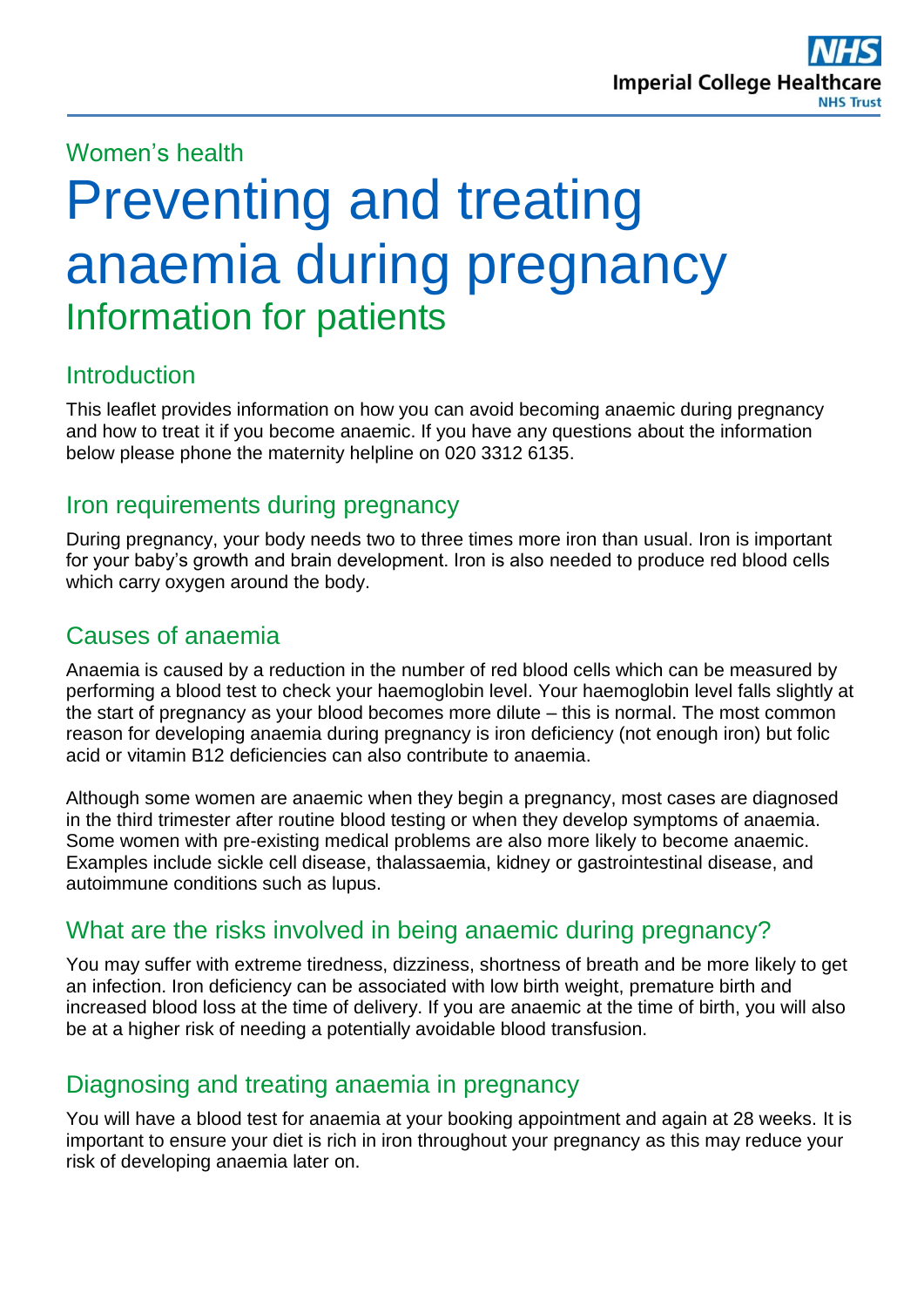We recommend the followings steps to help prevent anaemia during pregnancy:

### Step one:

Iron deficiency anaemia can be avoided by eating food that's rich in iron. We advise that you include the following in your diet, many of which also contain folic acid and vitamin B12:

- lean red meat, chicken or fish
- dark green leafy vegetables
- iron-fortified cereals or bread
- brown rice, pulses, beans
- eggs (these **must be** well cooked during pregnancy)
- dried fruit, such as dried apricots, prunes and raisins (these have a high sugar content so avoid them if you have diabetes)

Including food rich in vitamin C with meals **will help** your body absorb iron. Examples of food rich in vitamin C include **fresh citrus fruit juice, tomatoes, peppers, broccoli** and **potatoes.**

Iron is **poorly absorbed** when iron-rich foods are consumed together with **tea, coffee, milk, chocolate or antacids which you may be taking for heartburn / indigestion** (e.g. Rennies®, Ranitidine or Omeprazole).

#### Step two*:* (to be used **together** with step one)

If your haemoglobin is less than 110g/L (11.0g/dL) your midwife or doctor will advise you to take an iron supplement. There are many over the counter iron preparations but these may have a very low iron content. Prescribed iron supplements will be more effective at replenishing your iron stores as they have a higher content of iron. The chart below shows the difference in iron content between over the counter iron and prescribed iron supplements.

| <b>Supplement name</b>              | <b>Iron</b><br>dose | Available iron for<br>absorption | Possible side effects of<br>iron                                                |
|-------------------------------------|---------------------|----------------------------------|---------------------------------------------------------------------------------|
| <i><b>*Ferrous sulphate</b></i>     | 200 <sub>mg</sub>   | 65 <sub>mg</sub>                 | Upset stomach,<br>constipation, nausea,<br>loss of appetite,<br>darkened stools |
| *Ferrous fumarate                   | 210 <sub>mg</sub>   | 68 <sub>mg</sub>                 |                                                                                 |
| *Pregaday®<br>(includes folic acid) | 322 <sub>mg</sub>   | 100 <sub>mg</sub>                |                                                                                 |
| Spatone                             | sachet              | 5 <sub>mg</sub>                  |                                                                                 |
| Pregnacare®<br>(multivitamin)       | tablet              | 17mg                             |                                                                                 |

\* these preparations are recommended and will be prescribed by your GP